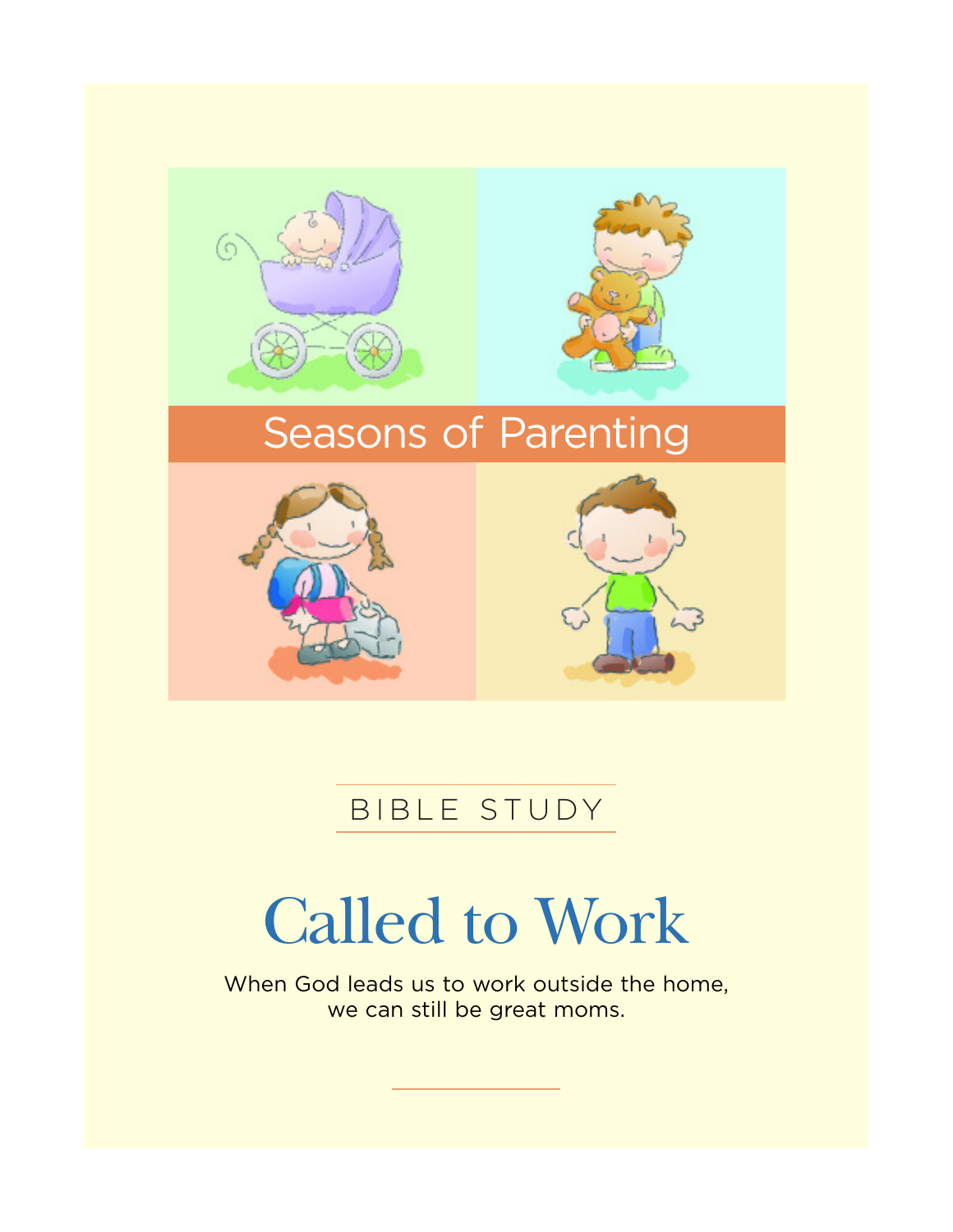# INTRODUCTION



# Called to Work

**When God leads us to work outside the home, we can still be great moms.**

H*ow can you be a good mother if you also have a job away from home?* Working moms get this question all the time. We're probably more vulnerable to that criticism than anything else in our lives. But statistics show that few two-parent families can get by on one average income, even if they fall way below "keeping up with the Joneses."

So what's a mom to do? Are we neglecting our kids when we work outside the home? Does loving a career mean we're not as committed to our families? Is God as horrified over working moms as some people infer? How can we get beyond the intrinsic guilt we feel? In this study, based on an article by Lisa Jackson, we learn from Mary Whelchel of The Christian Working Woman how we can go to and from work without guilt riding along.

**Scripture:** Proverbs 3:5-6; 31:10-31; Isaiah 26:3-4; 1 Corinthians 12:4-6; 1 Timothy 1:11-12

#### **Based on:**

"Kissing Guilt Goodbye," by Lisa Jackson, CHRISTIAN PARENTING TODAY, September/October 1999

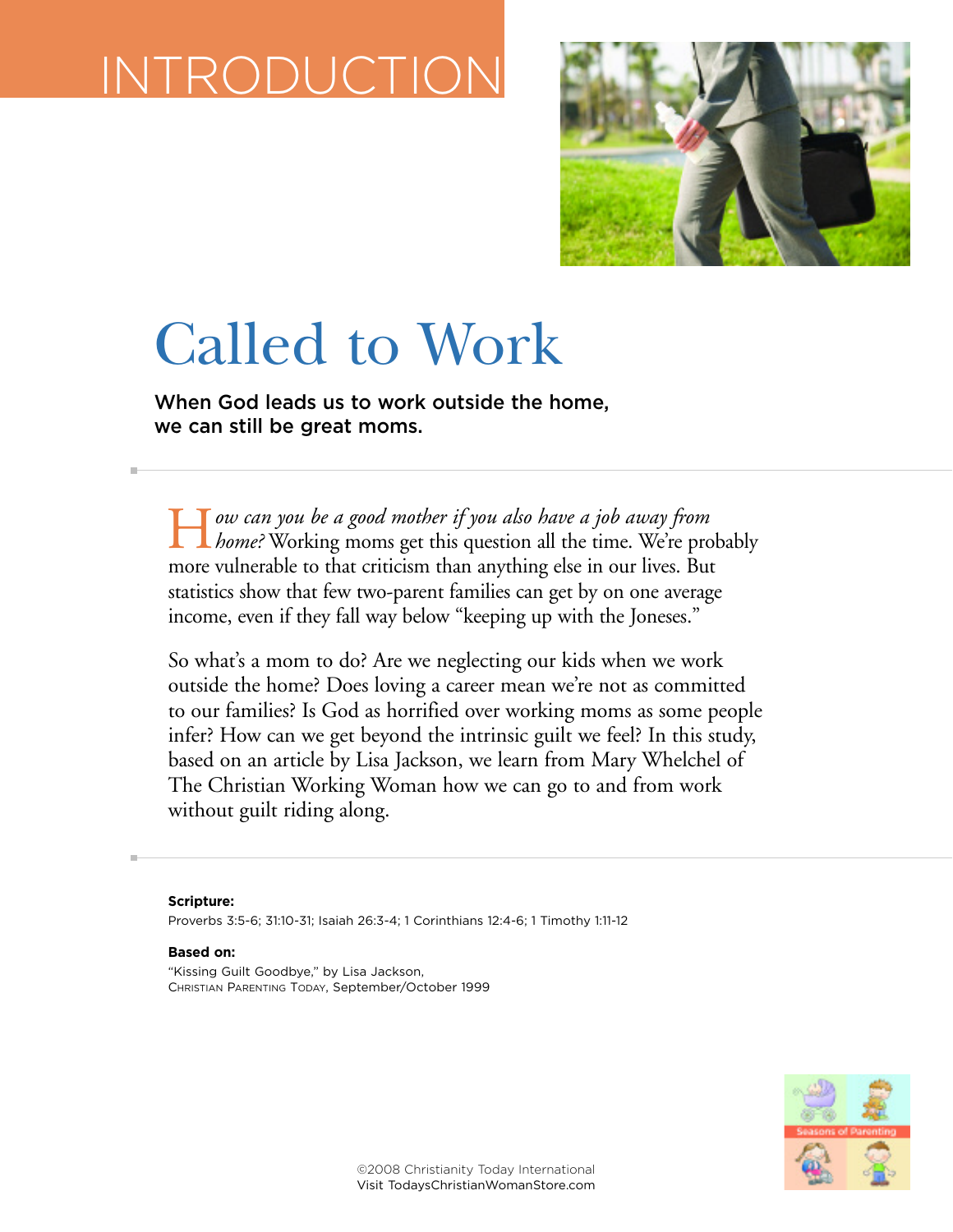## LEADER'S GUIDE

## **Identify the Current Issue PART 1**

*Note: Prior to the class, provide for each person a copy of the article "Kissing Guilt Goodbye" from* CHRISTIAN PARENTING TODAY *magazine (included at the end of this study).*

Life is not easy, especially when you're a working mom. Not only do you need to juggle the responsibilities and activities of your family and personal life, but you also have to live up to the expectations and requirements of the workplace. Sometimes we feel like we have to be some sort of superwomen—and most of us feel we fall short of that goal.

Add to that the needs of our kids. We worry that their caretakers aren't taking care of them as well as we would. We feel distress each time we can't get off work for one of their school parties or special events. We even feel that maybe we're not godly mothers because we work instead of staying home with our kids all day.

When we realize that work can be a God-ordained ministry and calling and that we can trust God with the hearts of our children, we can plow through the guilt. We still may not be superwomen, but we can be what God calls us to be at home and in the workplace.

## **Discussion starters:**

- **[Q]** Have you ever felt guilty about leaving your children with a daycare provider while you went to work? Why did this make you feel guilty?
- **[Q]** Do you think all children suffer when their moms work? In what ways?
- **[Q]** What do you think is society's attitude in general about moms who work? How about the church's attitude?
- **[Q]** Have you ever been around Christians who made you feel uncomfortable about working or seemed to disapprove of your job? Why do you think some Christians make you feel this way? What could be their motivation?
- **[Q]** How do you respond when guilt hits you? How would your life be different if you never again felt guilty about having a job?
- **[Q]** How do you think God views working women? Do you think he inspires guilt feelings in them? Explain.

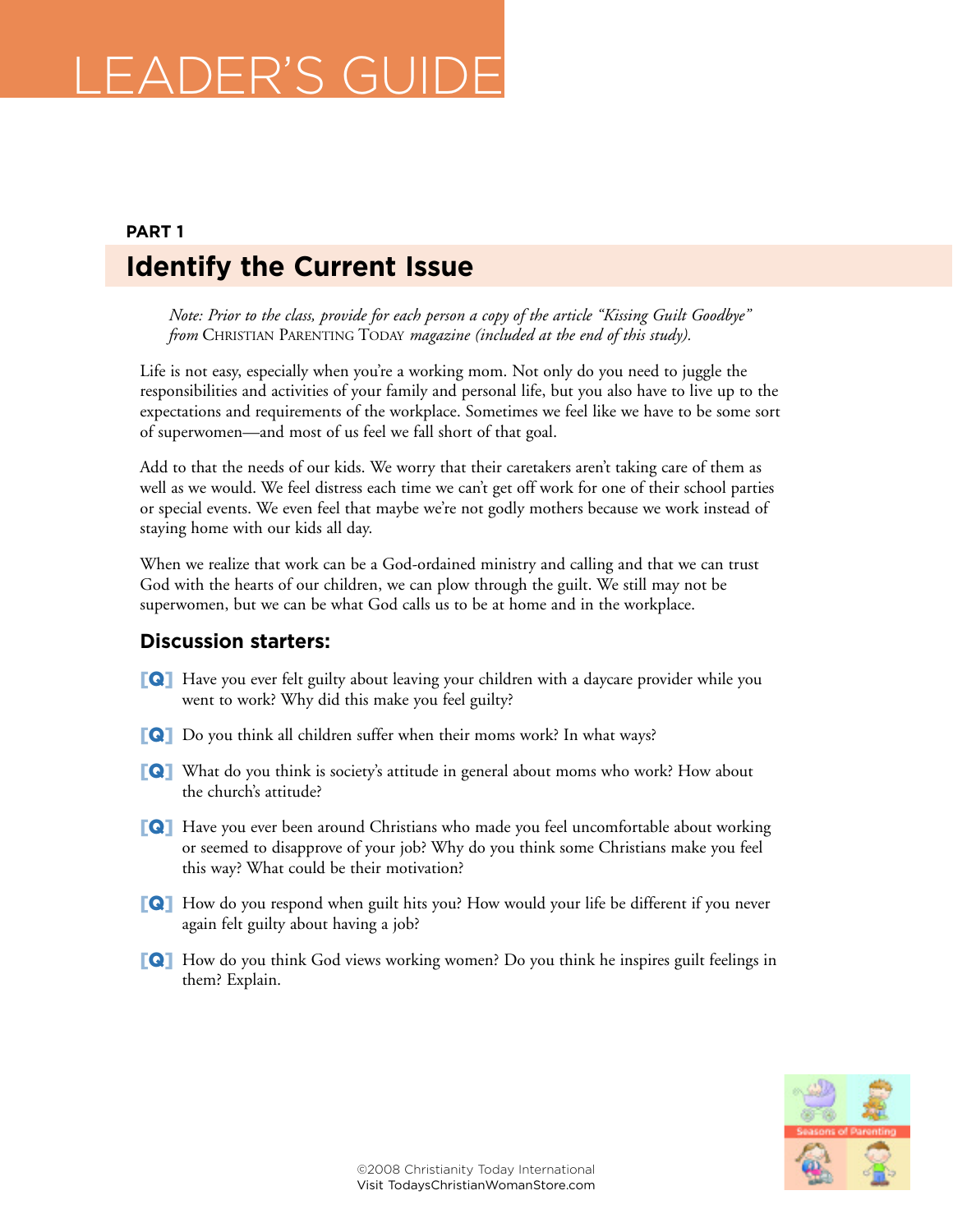## **Discover the Eternal Principles PART 2**

## **Teaching point one: Where God leads us, we are to follow.**

Read Proverbs 3:5–6. Most of us are capable people. We do an amazing job of arranging our schedules, multitasking, and juggling the needs and deadlines of our jobs, families, churches, and personal lives. At a frantic pace, we move ahead and plan our own lives.

As Mary Whelchel says, many women tell God their agendas and ask him to bless them. But when we do this, according to Whelchel and this Scripture passage, we put the cart before the horse. We should first go to God with our lives and ask him to write our marching orders. Then, Whelchel points out, when we know we're where God wants us to be, we can get rid of the guilt by taking the marching orders and confidently following them.

- **[Q]** Do you remember a time when you specifically went to God and asked him to direct you? Afterwards, did you sense his guidance and direction? How did he make clear to you what he wanted you to do?
- **[Q]** Considering the passage in Proverbs, what happens when we move ahead with planning our lives without acknowledging God and waiting for his guidance?
- **[Q]** Read Proverbs 31:10–31. What indicates that the Proverbs 31 woman, the virtuous woman, was also a working woman? How does this passage honor that choice?

## **Teaching point two: God provides us with gifts, not guilt.**

"OK, I committed my way to God and sensed that being at work was his direction. So why do I still feel guilty?" Nearly every working mom can relate to that question, especially when we have to miss our child's program at school because we can't get off work. Or when a son or daughter says, "Mommy, why do you have to go to work? Can't you stay home with me?"

At those times, we must cling to our calling. We must hold on to fact, not feelings. We also need to distinguish the difference between false guilt and true guilt. Whelchel points out that we feel true guilt when we're not obeying God. True guilt is specific. God is not the author of confusion. When we are disobedient or going in the wrong direction, the Holy Spirit convicts us of specific things. When the guilty feeling is a result of true sin, the Holy Spirit shows us exactly what is wrong.

On the other hand, false guilt is an elusive, vague feeling. Whelchel points out that if we have our marching orders from God, have our priorities right, and are following God's lead, "then we can be assured those feelings are the work of Satan, trying to find our weak spot."

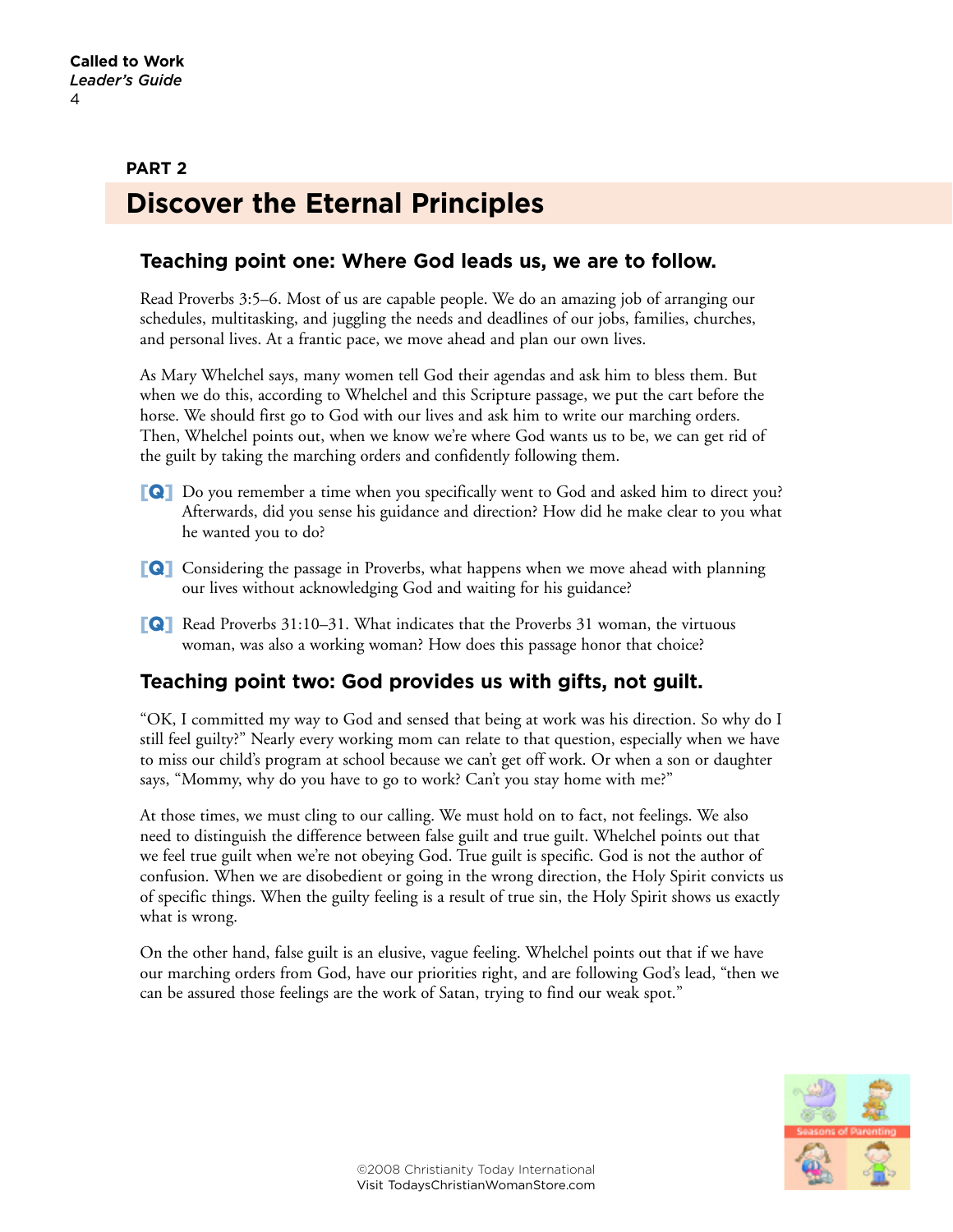Instead of guilt, God gives us gifts to serve him. Very often we serve the Lord with these gifts in a workplace environment, where we can, directly or indirectly, reveal him to those with whom we work.

Read Isaiah 26:3–4 and 1 Corinthians 12:4–6.

- **[Q]** What does it mean to have a steadfast mind? How can remembering Isaiah 26:3–4 help us when feelings of guilt strike?
- **[Q]** First Corinthians 12:4–6 tells us there are different kinds of gifts and service but the same Lord over all. What does that mean? How can remembering that God has given us a specific gift, area of service, or expertise help us when we feel false guilt about being a working mom?
- **[Q]** In what ways can God use a woman to be a reflection of him in the workplace?
- **[Q]** What specific action steps can we take when we're feeling false guilt?

*Note: Whelchel suggests that Scripture is a woman's best weapon against false guilt. So find a Scripture to memorize and use it as a screensaver, or find another way to keep that text before you.*

**Optional activity:** *Break up into groups of three or four. Give each person a pencil and paper, and ask them to make a list of gifts God gives. Ask the small groups to report their findings, and make a master list on a chalkboard, whiteboard, or overhead projector. Now ask the small groups to walk through the list of gifts and discuss how each can be lived out at home and at work.*

## **Teaching point three: God loves our families even more than we do.**

Our children are not just ours; they're God's children too. The responsibility for these kids doesn't just rest upon our shoulders. The Holy Spirit guides, corrects, and protects even these little ones. God loves them every bit as much as we do—even more!

Even stay-at-home moms aren't with their children every hour of the day and can't protect their children from everything they face. But when we can't be there, God can. When God guides us into the workplace, we can commit our kids to him and know that even when we're away from them, he isn't.

Read 1 Timothy 1:11–12.

**[Q]** Timothy was appointed to serve God in certain ways at certain times. Yet that did not mean that everything was always easy in his life. He suffered. How can this encourage us as working moms to ease our guilt feelings?

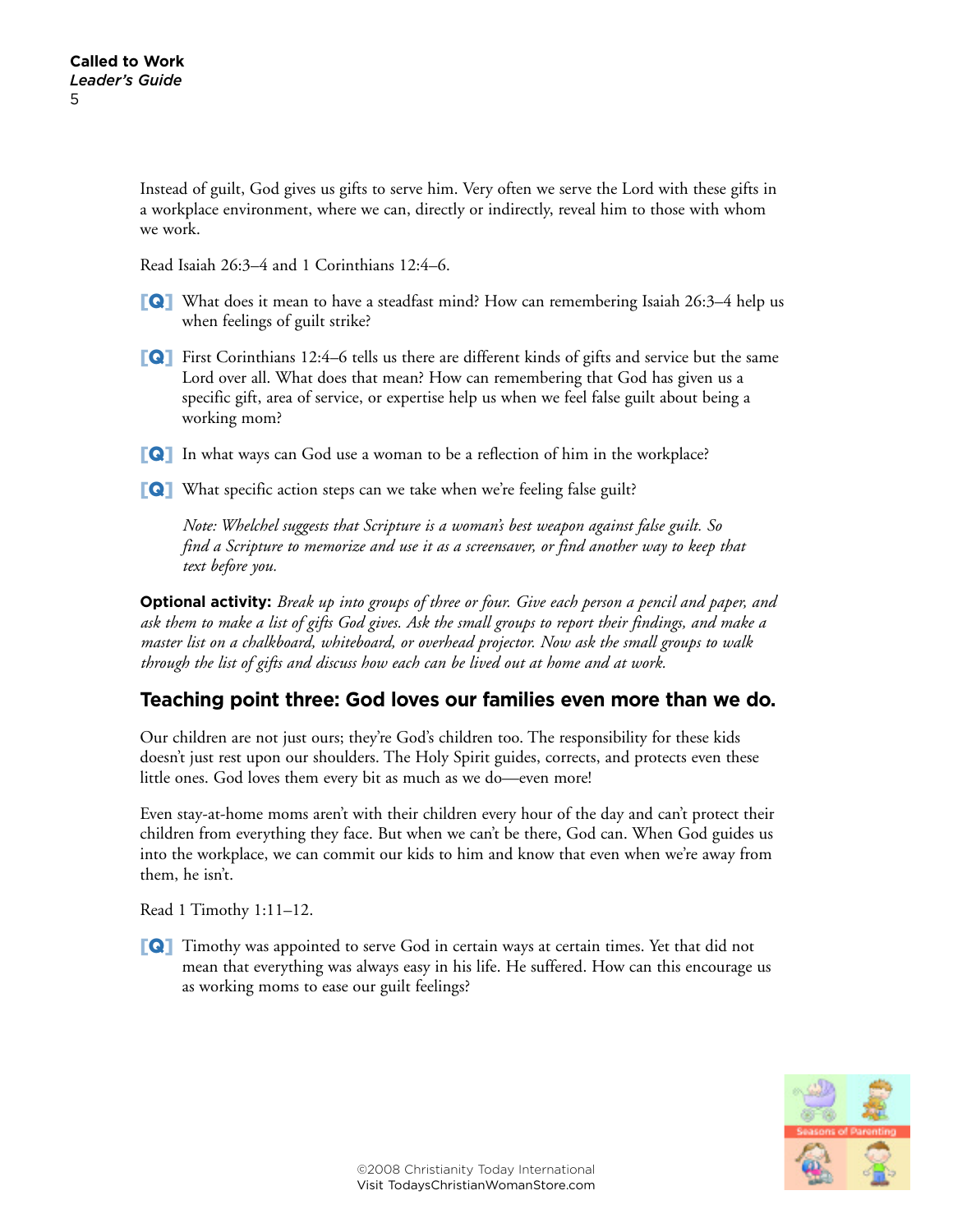- **[Q]** What does this verse tell us about committing our children to the Lord's care? How does this work out in a practical sense in our lives?
- **[Q]** How does God guard our children when we're not there?
- **[Q]** When we realize that God is more committed to our kids than we are, how does that change our lives?

### **PART 3**

## **Apply Your Findings**

God guides and equips each woman. His plans are as individual as our fingerprints. He calls some women to be full-time, stay-at-home moms. Others he calls to perform his tasks at a workplace while others support us by helping with our children. Still others he calls to work outside the home for a season. God gives each of us a job description. We can operate confidently within that job description, throwing any false guilt back on God's shoulders until he changes that job description.

- **[Q]** What do you feel is God's job description for your life right now? How has he revealed this?
- **[Q]** If you are living according to God's job description for you, how can you ignore or banish false guilt when it starts to attack?
- **[Q]** How can you respond in love to people who directly or indirectly accuse you of not being a good mom because you work?
- **[Q]** What can you do to help you remember that your kids are in God's care?

*Study prepared by Jeanette Gardner Littleton, who works from her home while managing three kids, two dogs, two cats, two hamsters, three fish, and one husband.*

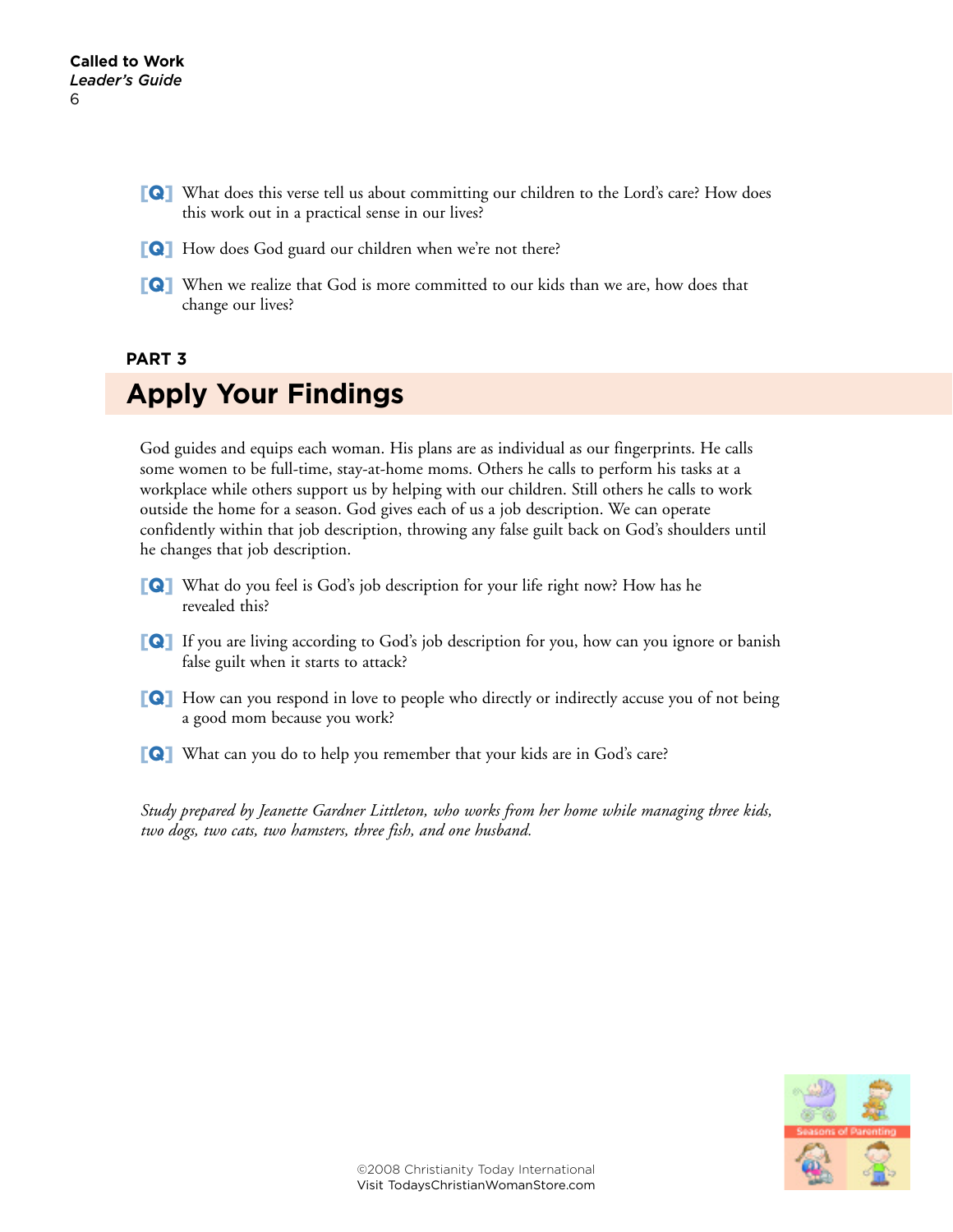## **Additional Resources**

- & *Fran & Jesus on the Job,* by Mary Whelchel (Tyndale, 1993; ISBN 0842312269)
- & *The Frazzled Factor Workbook: Relief for Working Moms,* by Jane Jarell and Karol Ladd (Thomas Nelson/W, 2005; ISBN 1418501921)
- & *Martha to the Max: Balanced Living for Perfectionists,* by Debi Stack (Moody Publishers, 2000; ISBN 0802453899)
- & *Soaring on High: Spiritual Insights from the Life of an Eagle,* by Mary Whelchel (Moody Publishers, 2001; ISBN 080241784)
- & *The Single Mom's Workplace Survival Guide,* by Brenda Armstrong (Gospel Light, 2002; ISBN 0830734934)
- 8 The Christian Working Woman website: *[www.ChristianWorkingWomen.com](http://www.christianworkingwomen.com/)*
- 8 [ChristianBibleStudies.com](http://www.christianitytoday.com/biblestudies)
	- [Fear Factors in Parenting](http://biblestudies.stores.yahoo.net/fefainpa.html)
	- [Parenting Together](http://biblestudies.stores.yahoo.net/pato.html)
	- [Mentoring Youngsters Toward Adolescence](http://biblestudies.stores.yahoo.net/meyotoadne.html)
	- [Responsibility Super Models](http://biblestudies.stores.yahoo.net/resumone.html)
	- [Replace Whining with Respect](http://biblestudies.stores.yahoo.net/rewhwirene.html)

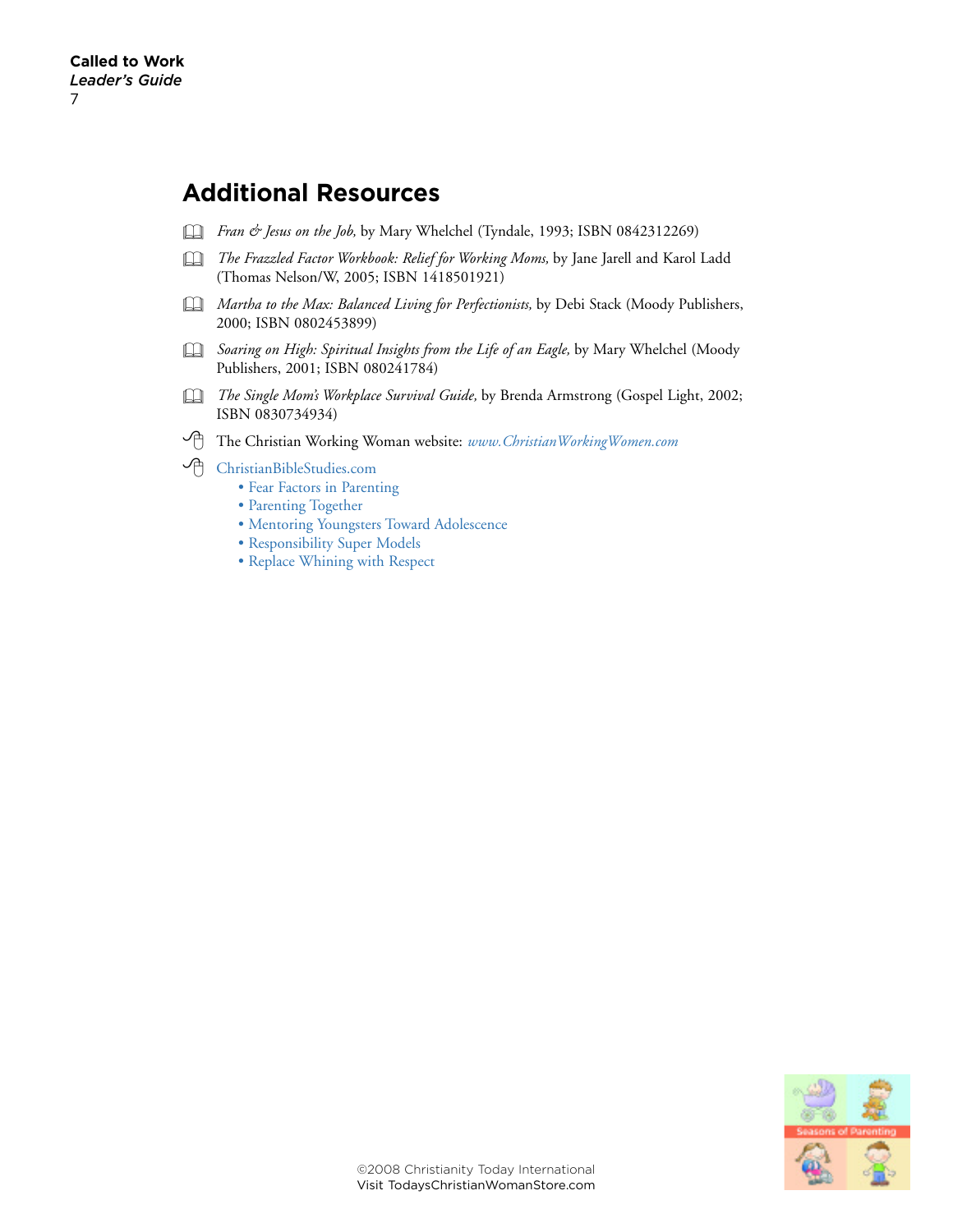# ARTICLE



## Kissing Guilt **Goodbye**

**Mary Whelchel, an expert on working moms, helps you be the parent God wants you to be.**

*Interview by Lisa Jackson*

You haven't even made it to work, and already you know it's going to be one of those days. Sarah is pouting because you forgot to wash her neon purple shirt, and today is Glow-in-the-Dark Day at school. Matthew's sitter is sick, and you had to scramble to find a replacement. You finally get the kids where they need to be, breathe deeply, and prepare to face your day. Turning the corner, you find yourself smack in the middle of a traffic jam. *Why did I ever go back to work?* you wonder. *Life sure was a lot simpler when I was at home.*

Sixty percent of all mothers today work at least part-time outside the home. And statistics show that the No. 1 emotion that working mothers struggle with is guilt—guilt because they aren't home when the kids get home from school, guilt because their kids don't like their sitter, guilt because they can't be room mothers.

"Working mothers are under tremendous strain," says author and speaker Mary Whelchel. "We have a lot of people depending on us. If we mess up, everybody feels it."

Whelchel knows about work-related guilt. A career mom since her daughter was eight, Mary is the founder of The Christian Working Woman, a ministry dedicated to helping Christian women apply God's Word to their lives in the workplace. We talked to Mary about getting rid of working-mom guilt.

### **Let's start with the basics. Why is guilt such a problem for working moms?**

Guilt and parenting seem to go hand in hand. Every mother experiences it. We somehow believe if something's wrong with our children, it must be our fault. And because a

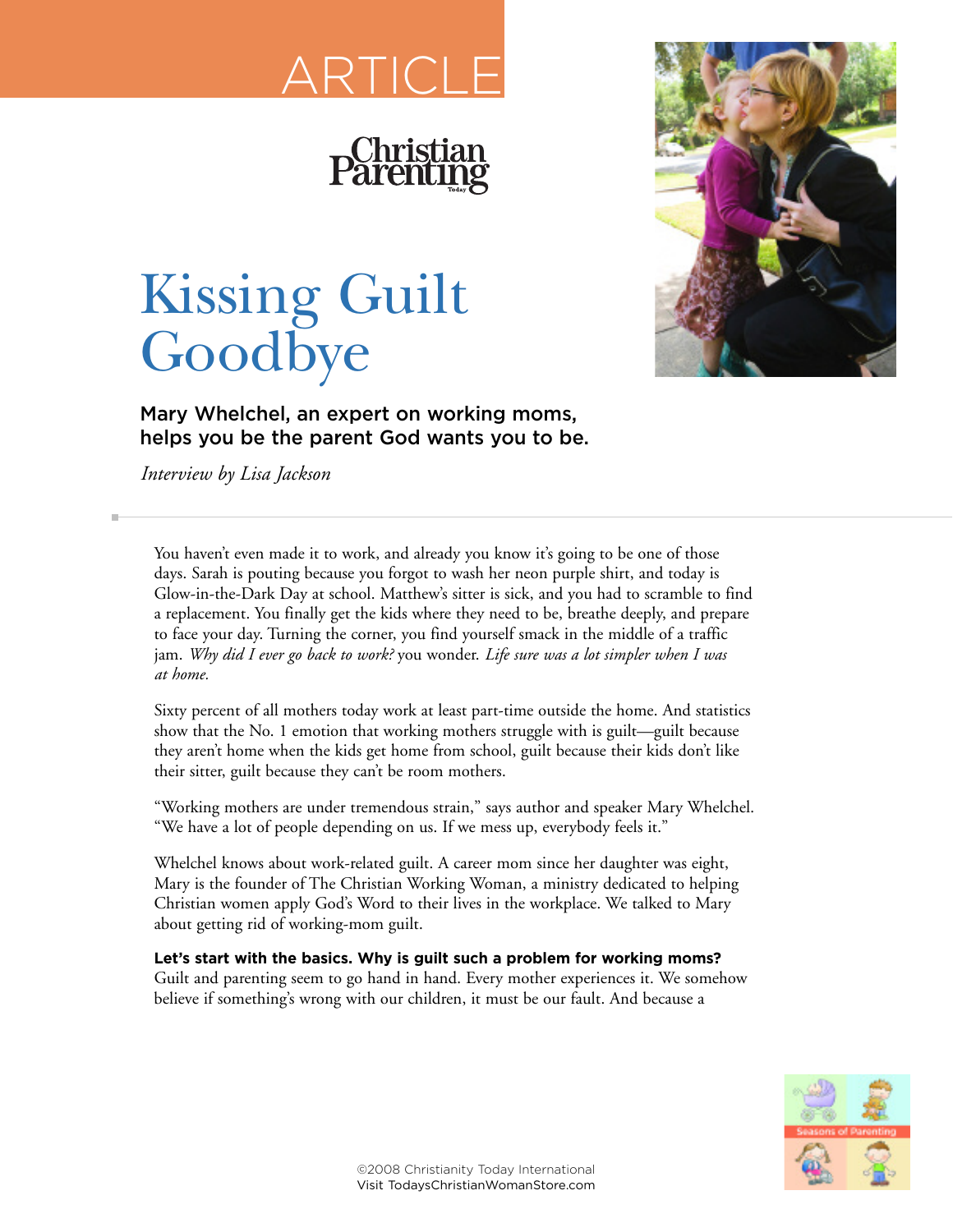working mother isn't physically present with her kids twenty-four hours a day, she naturally blames herself even more when there's even the slightest problem. There is also a guilt that's unique to Christians. I think it's because of the attitude in some Christian circles that working mothers can't possibly be as good at parenting as their stay-at-home counterparts, and their children can't possibly become welladjusted adults. There are some pretty strong opinions and a lot of blame being thrown around.

#### **How can a mom know if God wants her in the work force?**

She needs to start on her knees. A lot of women tell God, "This is what I'm going to do. I want you to bless my agenda." That never works. You must go humbly to God and say, "Lord, I want your will, whatever that is. I'm giving you a blank sheet of paper, and you can write my orders on it." Working moms need to make sure their marching orders come from the Lord. Once you know you're where God wants you, you really can get rid of guilt. Take hold of those orders and start marching. Be confident in them. But, if you have any uncertainty at all about working outside the home, if you've never gone to God in the first place, then back up and seek his will.

#### **Some would say those guilty feelings are a sign that a mom should be at home rather than working.**

Maybe, but just because you *feel* guilty doesn't mean you *are* guilty. Working mothers assume that every problem their children have is the result of their working. It's just not true. If you stayed home and devoted every minute to your children, they'd still have problems. You need to look closely at your emotions and determine if you're feeling true guilt or false guilt. If it's false guilt, get rid of it.

#### **What is the difference between true guilt and false guilt?**

We feel true guilt when we're not listening to God. True guilt is specific: you know why you're feeling guilty and what you're supposed to do about it. It's a matter of being obedient to God. If a mom is working and she knows God hasn't called her to that job, she better get out or she's going to be buried in guilt. If you've been putting your job ahead of your family, that's true guilt. Is your job short-changing your family? That's true guilt. False guilt is a vague, cloudy feeling, one that's tough to nail down. It says, "I'm not right. I'm not what I should be." It feels the same and acts on you the same as true guilt, so it's tough to know the difference. It all goes back to those marching orders. If you know you have your priorities right and are following God's lead in your life, then you can be assured those feelings are the work of Satan, trying to find your weak spot.

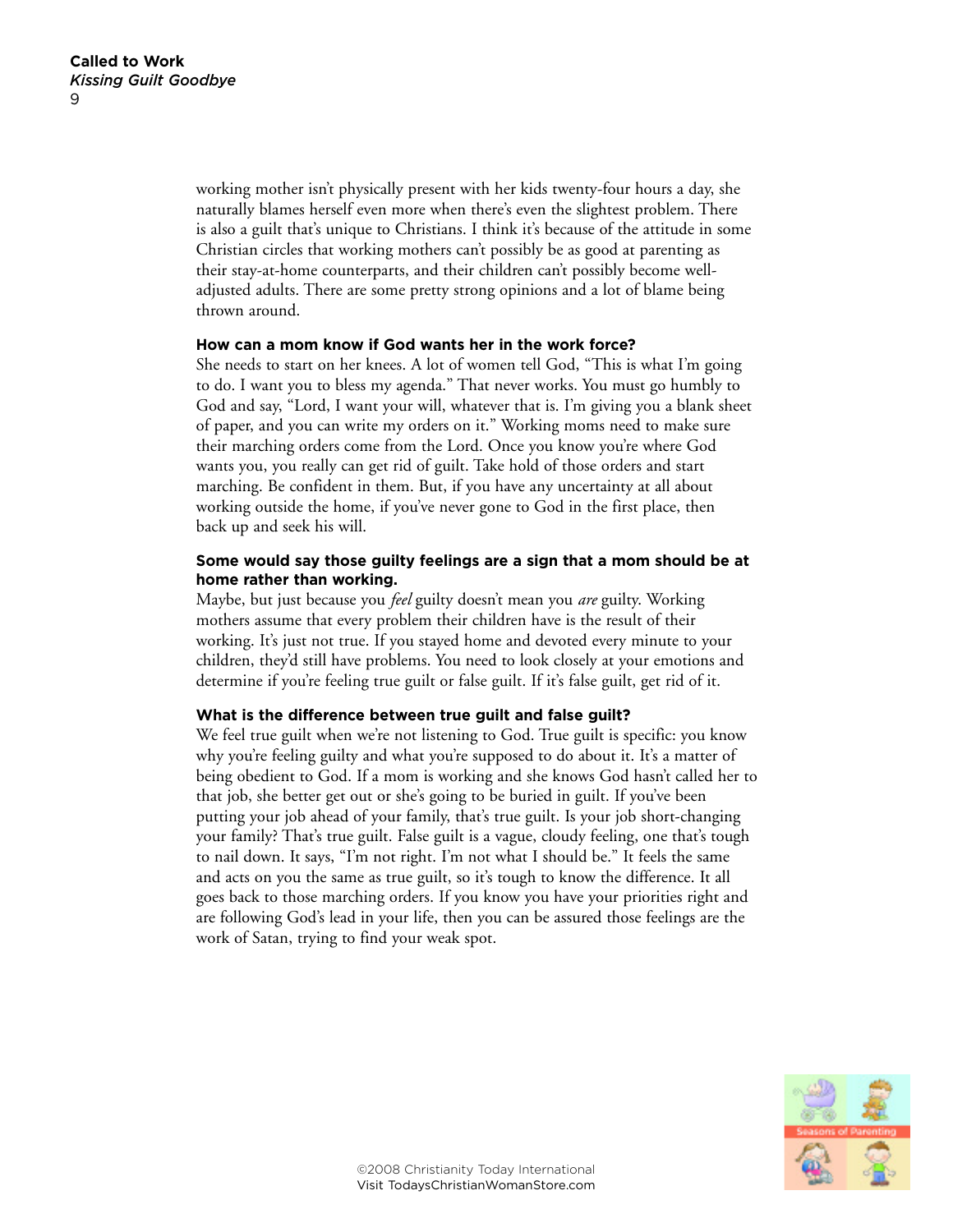#### **Obviously, God wants us to get rid of any false guilt. How can we do that?**

The best weapon against false guilt is Scripture. Find a verse that relates to your guilt, memorize it, put it on your screensaver—whatever you need to do to get it in your head. Then, when those feelings threaten to overwhelm you, remember that Scripture. Let's say you're battling the fear that your kids won't turn out right because you're working. Use a verse like 2 Timothy 1:7, "For God did not give us a spirit of timidity, but a spirit of power," or Proverbs 22:6, "Train a child in the way he should go, and when he is old he will not turn from it."

### **The Bible is often used to tell moms they shouldn't be working. How do you respond to that?**

The Bible doesn't offer black-and-white directives about whether a mother should work. I do, however, find many principles about priorities. It's clear that women should be responsible for their households and put their families ahead of their careers. Scripture does offer a great example of a woman who does both things well: the Proverbs 31 woman. She puts the Lord first and then takes care of her family before heading to the marketplace. She knows her calling and obeys.

### **That sounds good on paper, but working moms can still feel like they're missing out on big chunks of their kids' lives.**

You will miss out on things an at-home mom might not, but it doesn't have to mean disaster. If you're where God wants you, you must trust God to fill in the gaps. It's costly to give of yourself, your time, and energy. Time you spend playing a game with your children when you'd rather be taking a quiet bubble bath or time when you really don't feel like going to a school function after working all day. These are very real sacrifices parents must make. But God has given each of us gifts and talents (1 Cor. 12:4–6). He expects us to exercise these abilities, both in the home and in the workplace. Career women can make a very real impact on this world. The Bible says "let your light shine before men, that they may see your good deeds and praise your Father in heaven" (Matt. 5:16). As a working mom, you can extend the light that shines in your own home into the world around you. Working moms often worry they're shortchanging their families.

#### **What are some practical tips to keep the household running smoothly?**

First, divvy up the chores. A lot of working moms try to alleviate their guilt by becoming "super mom." They try to compensate by not asking of their children and husbands what would normally be expected of them. Listen, you're not doing your kids any favors if you do it all for them. They need to have their own tasks: making their beds, washing the dishes, walking the dog. They need to be taught that the family is a team that works together, with everyone doing his fair share. So sit down as a family and put in writing exactly what you expect from your children. Second,